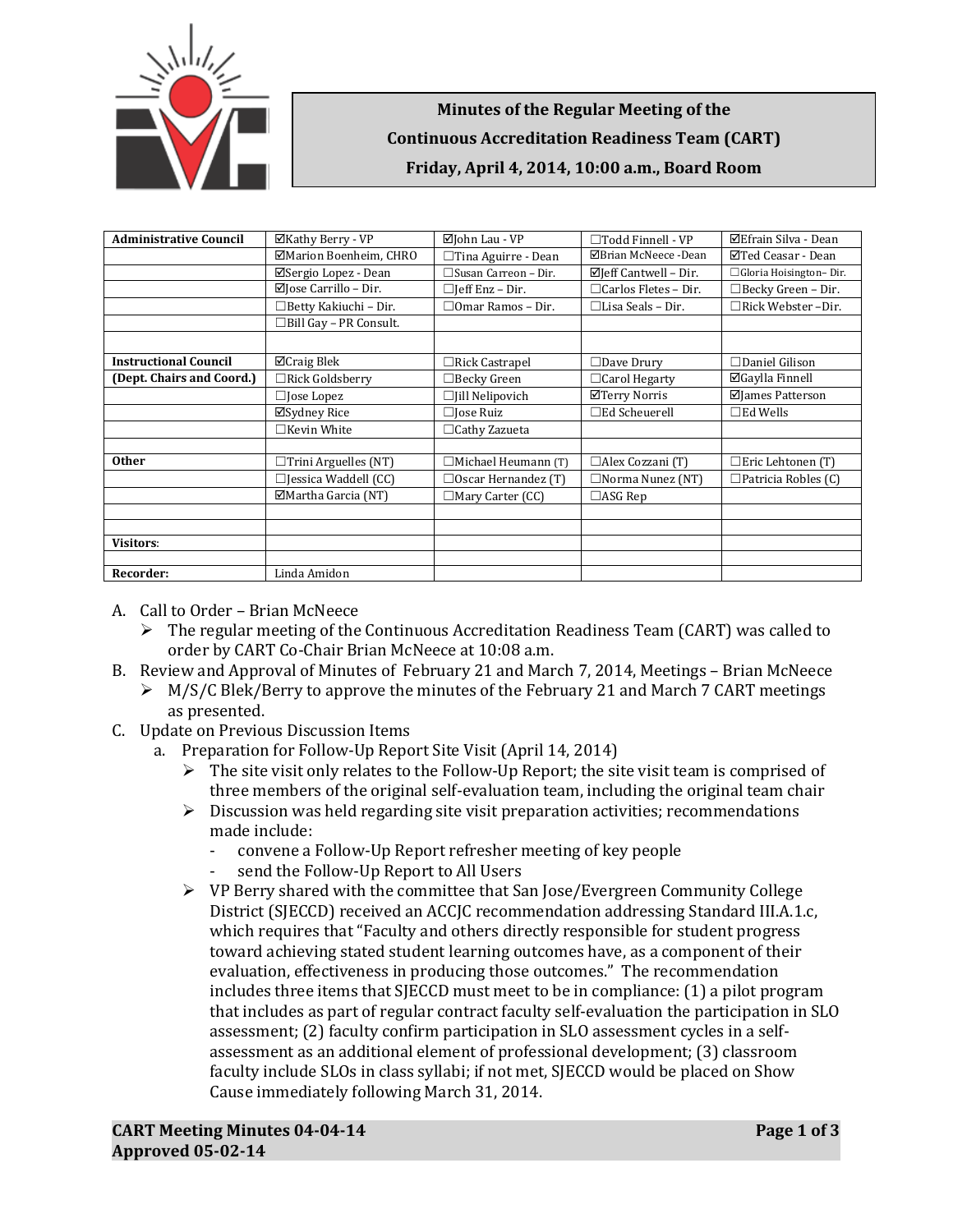- $\triangleright$  IVC's response to a similar recommendation in the Follow-Up Report outlines actions taken by the college to fully meet Standard III.A.1.c
- $\triangleright$  The committee was reminded that (1) the new faculty contracts require faculty to complete a self-assessment which addresses participation in development and assessment of SLOs, and (2) SLOs must be included in syllabi
- b. Annual Report
	- $\triangleright$  The Annual report was submitted electronically on March 31, 2014
	- $\triangleright$  ACCJC "grades" the report and will request feedback
	- $\triangleright$  Recommendation was made to send the Annual Report to All Users for review in preparation of the April 14th site visit
- c. Status of 2012 Self-Evaluation Report Actionable Improvement Plans
	- $\triangleright$  The committee reviewed the current status of the plans including assignment changes
	- $\triangleright$  Additional scanners have been purchased for imaging of archived documents in response to Action Plan under Standard II.B.3.f
- d. START Committee
	- START Co-Chair Martha Garcia reported:<br>Fig. 5. The START Blackboard shell has been
		- the START Blackboard shell has been updated
		- 37 of 72 action plans have been completed
		- START will meet next Tuesday to update the action plans<br>- The action plans, the tracking tool, prioritization of the ac
		- The action plans, the tracking tool, prioritization of the action plans will be made available for the April 14th site visit
	- $\triangleright$  It was noted that the existence of an action plan does not indicate that the college has responded to the FCMAT recommendation
	- $\triangleright$  Recommendations made include:<br> $\cdot$  attach evidence for every actional
		- attach evidence for every action plan completed<br>- set un an evidence repository
		- set up an evidence repository
- D. New Discussion
	- a. Institutional Student Learning Outcome Statements
		- $\triangleright$  SLO Coordinator Sydney Rice distributed ISLO Statements that were sent to faculty as part of a survey; 37 survey responses were received
		- $\triangleright$  The existing five ILOs are maintained in the statements
		- $\triangleright$  The SLO Committee will revisit the ISLO statements and submit them through the appropriate channels (Senate, College Council, Board of Trustees)
		- $\triangleright$  The draft statement will be available for the April 14<sup>th</sup> site visit, including SLO Committee meeting minutes
	- b. Changes in ACCJC Standards
		- $\triangleright$  A brief summary of minor changes to ACCJC Standards and Eligibility Requirements was provided:<br>- The Eligibi
			- The Eligibility Requirements have been reordered
			- The standards have been simplified; redundancy has been removed<br>- The guide questions have been simplified
			- The guide questions have been simplified
			- A 7-year accreditation cycle will be implemented and will apply to colleges with full accreditation
			- The changes will go into effect Spring 2018
	- c. Planning and Assignments for Mid-term report
		- $\triangleright$  Writing of the Mid-Term Report will begin next year
	- d. Mock Surveys
		- $\triangleright$  During the comprehensive self-evaluation site visit in March 2013, some college representatives were unable to respond to questions from visit team members related to college processes, procedures, activities that would evidence the college's compliance with accreditation standards and eligibility requirements
		- $\triangleright$  Recommendation was made to find out how other colleges prepare faculty, staff, and students for site visits; one idea offered was to conduct mock surveys